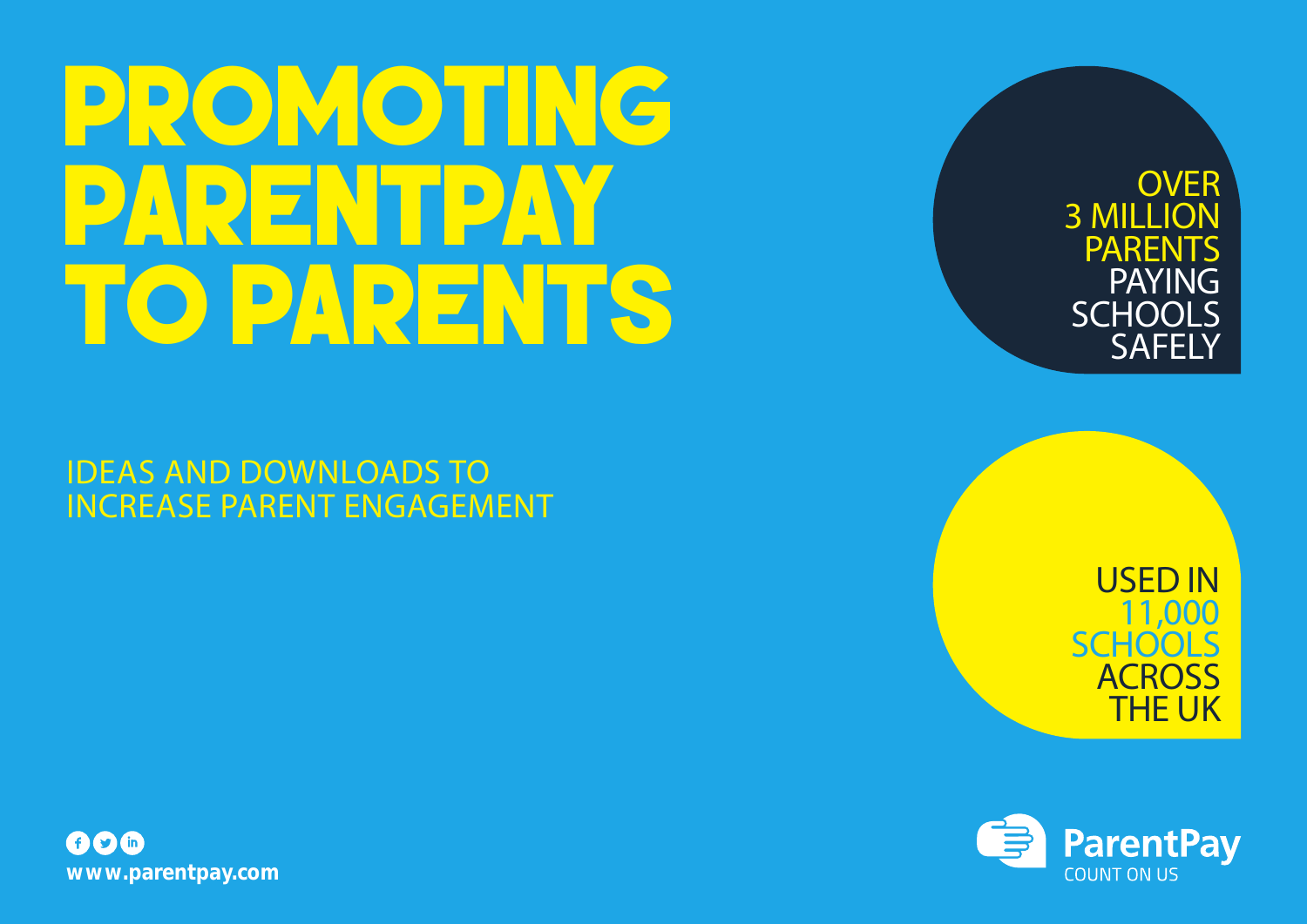# INTRODUCTION

We want to make it as easy as possible for you to get parents on board.

We've found that it works much better when you promote ParentPay to parents, it can make the difference in helping your school go fully cashless.

So we've pulled together an easy-to-use pack that is proven to help increase uptake.

We have included instructions on how to download the different assets and shared ideas for parent communications.





### **CONTENTS**

| Parent video & announcements  | 3  |
|-------------------------------|----|
| Pre-Launch                    | 3  |
| Live                          | 4  |
| Parent video                  | 5  |
| <b>PowerPoint for Parents</b> | 6  |
| <b>Web Banners</b>            | 7  |
| <b>Posters and Flyers</b>     | 8  |
| <b>Roller Banners</b>         | 9  |
| <b>Printing Guidance</b>      | 10 |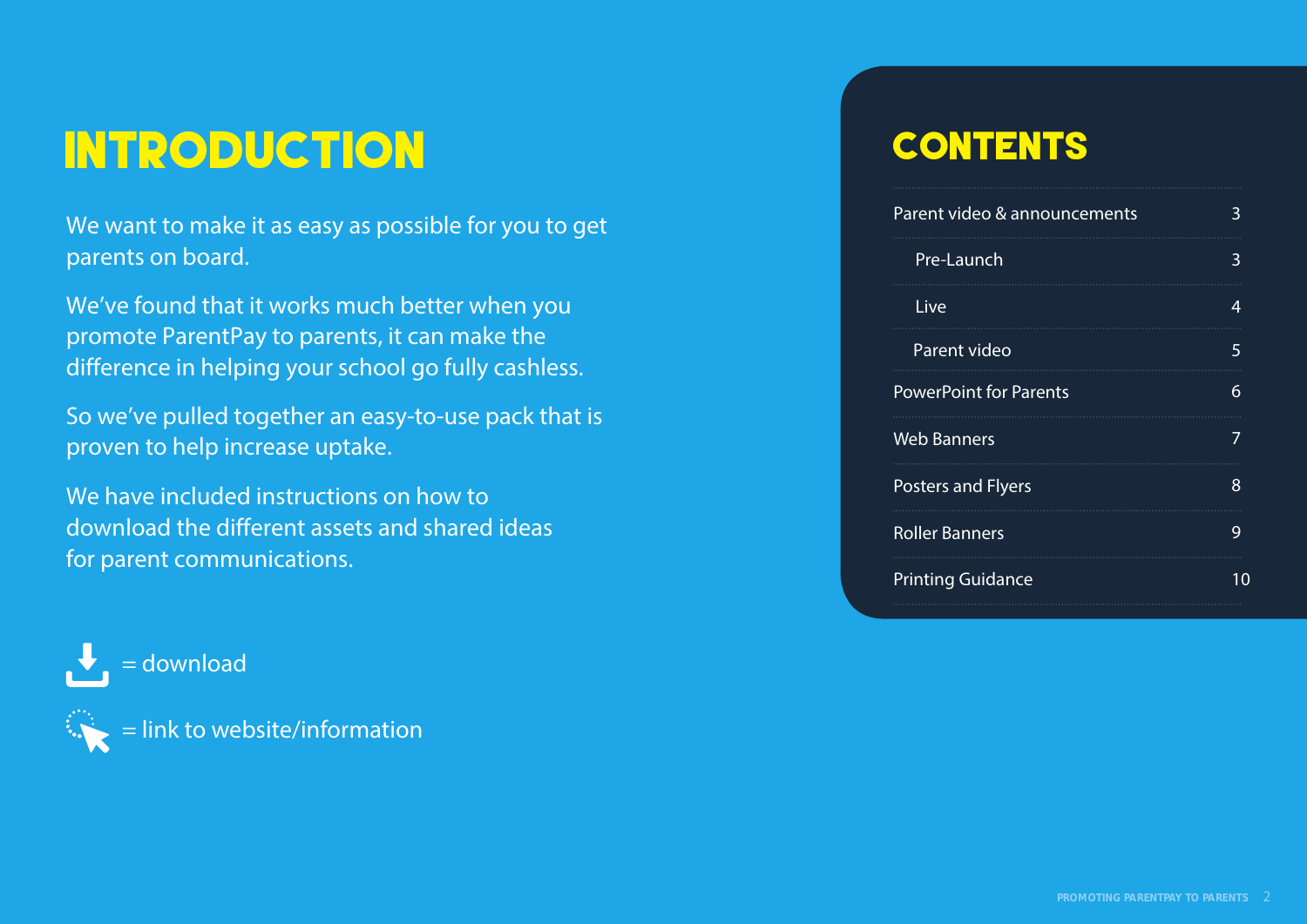# PARENT VIDEO & ANNOUNCEMENTS

We've put together some ideas for use on your website / school newsletter / social media announcing the launch of ParentPay to parents, carers and followers.

Use these as a guide to create your own announcements. Some but not all will work across all channels.

#### **PRE-LAUNCH**

Before ParentPay is live you could adapt the following to educate parents:

NEWSLETTER  $\cdot$ ,

**PRE-LAUNCH LETTER L** 

QUICK GUIDE FOR PRINTING ACTIVATION LETTERS (GUIDE)  $\mathbf{F}$ 

ACTIVATING A PARENTPAY ACCOUNT (GUIDE)

### **PARENT A5 HANDOUT**  $\frac{1}{\sqrt{2}}$

You could also use messages like the below on your social media channels:

SOCIAL MEDIA IDEAS FOR ACTIVATION ↓

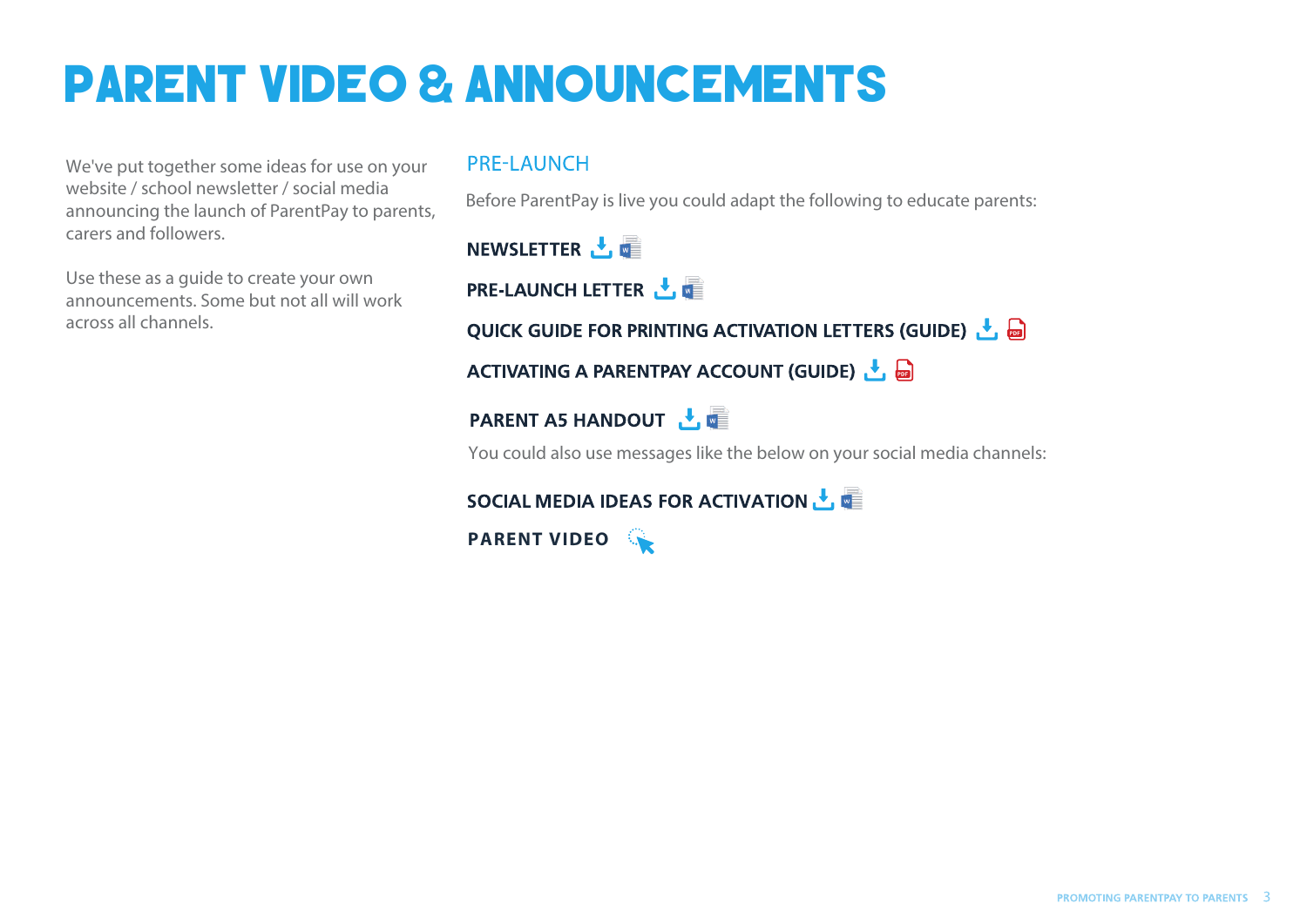### PARENT ANNOUNCEMENTS (CONTINUED)

### **LIVE**

Once ParentPay is live we suggest both a website and a social media announcement.

#### **WEBSITE ANNOUNCEMENT**

Copy from the newsletter can be used for the website announcement:  $\bigcup$ 

#### **SOCIAL MEDIA IDEAS**

Here are a few social media post ideas for events, encouraging more users, 古帽 promoting successful uptake and setting up alerts.

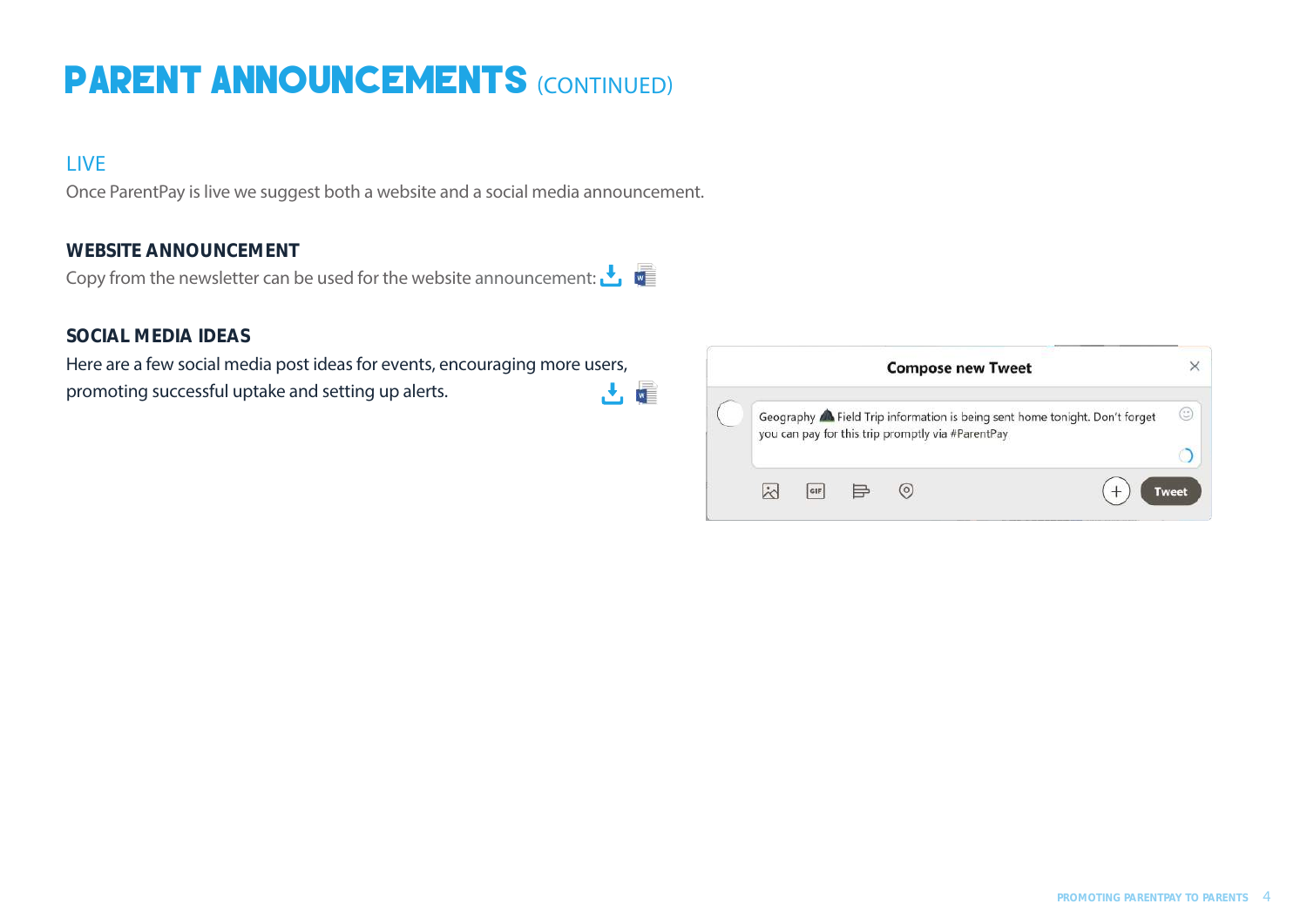

To help introduce ParentPay to parents at your school we suggest incorporating the below video for parents into your announcements and/or websites.

#### **HYPERLINK Millions of parents trust ParentPay for... <https://vimeo.com/336556633> EMBED CODE <iframe src="https://player.vimeo.com/ video/336556633" width="640" height="360" frameborder="0" allow="autoplay; fullscreen" allowfullscreen></iframe> SCHOOL MEALS TRIPS CLUBS OTHER ITEMS <p><a href="https:// vimeo.com/336556633">ParentPay - Parents Overview</a> from <a href="https:// [WATCH THE VIDEO](https://vimeo.com/336556633) vimeo.com/user49822587">ParentPay</a> on <a href="https://vimeo.com">Vimeo</**

Use the hyperlink if you want parents to click away from your website to view the video, or use the embed code to keep parents in your website as they view the video.

**a>.</p>**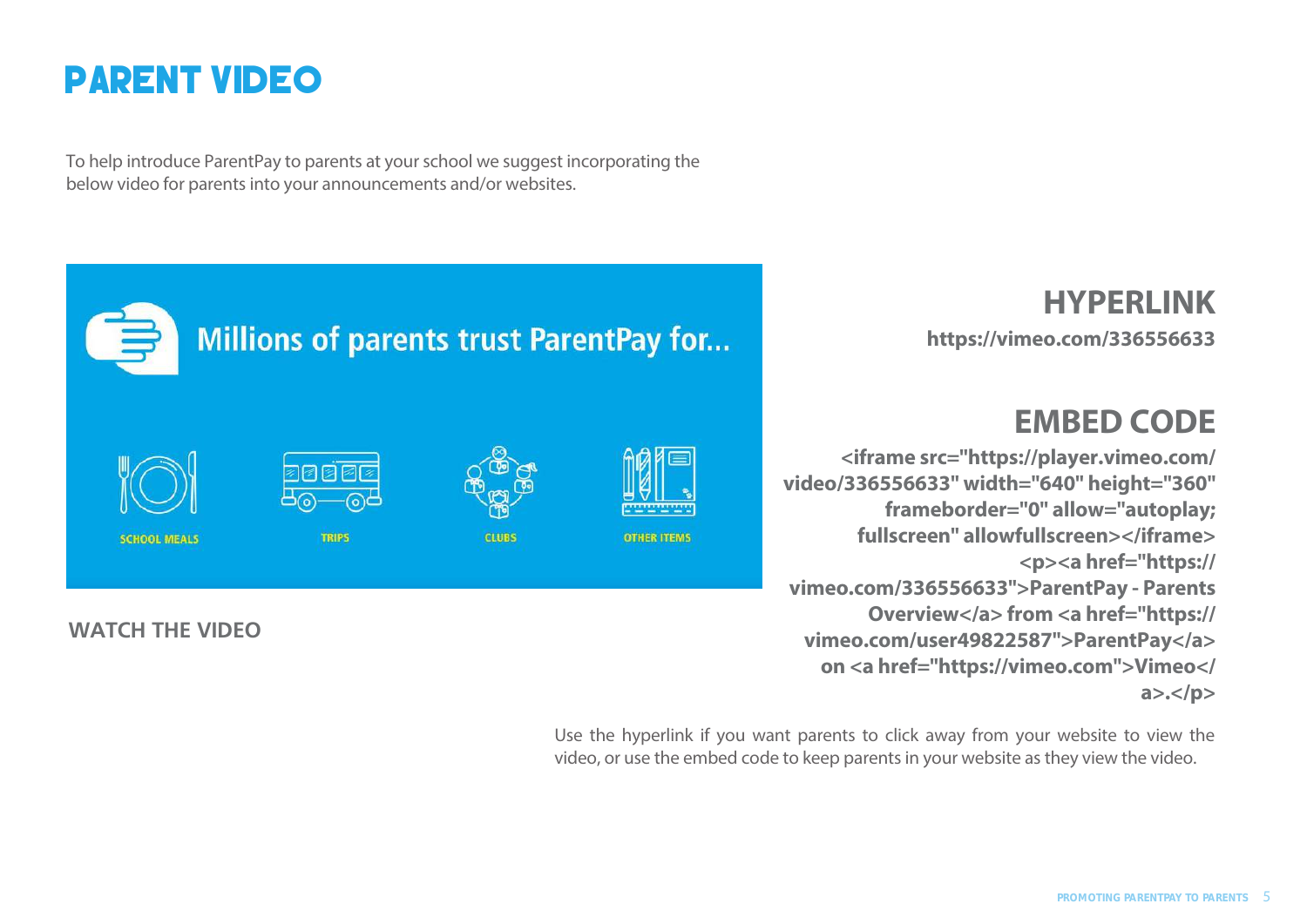# POWERPOINT FOR PARENTS

Ideal for your parents' evenings, new intake meetings and open days to introduce new parents to ParentPay and remind existing parents that they have a hassle-free way to pay online for school dinners, trips and clubs.



Download here  $\sqrt{\phantom{a}}$ , **Pg** 

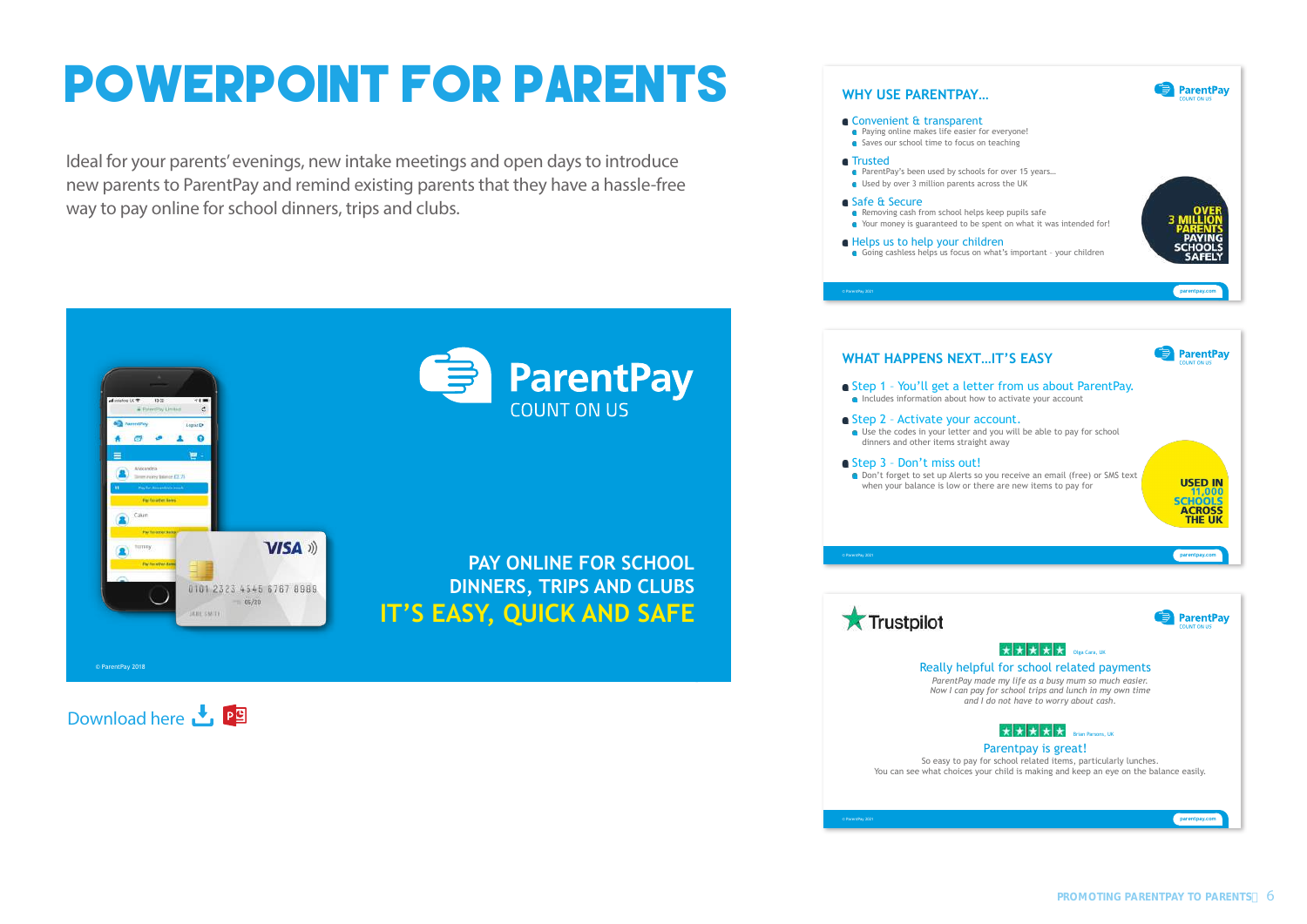### WEB BANNERS

Why not embed a link to the parent pages of our website from the web banners below so parents can quickly visit ParentPay for more information?

In advance of your 'go live' date we recommend you put a web banner(s) on your website with the link to the login page of the ParentPay website, making it easy for parents to navigate from your site to ours.

### HOW TO USE

Navigate to www.parentpay.com and [click the login button](http://www.parentpay.com) located at the top. If you or your IT department would like any assistance in creating these links please do not hesitate to contact our [Support Team.](http://www.parentpay.com)

To get the web banners in the right size, left click to open them on parentpay.com and save the images from the page. If you have any trouble with this get in touch and we'll be happy to help.

### Find animated GIF examples here

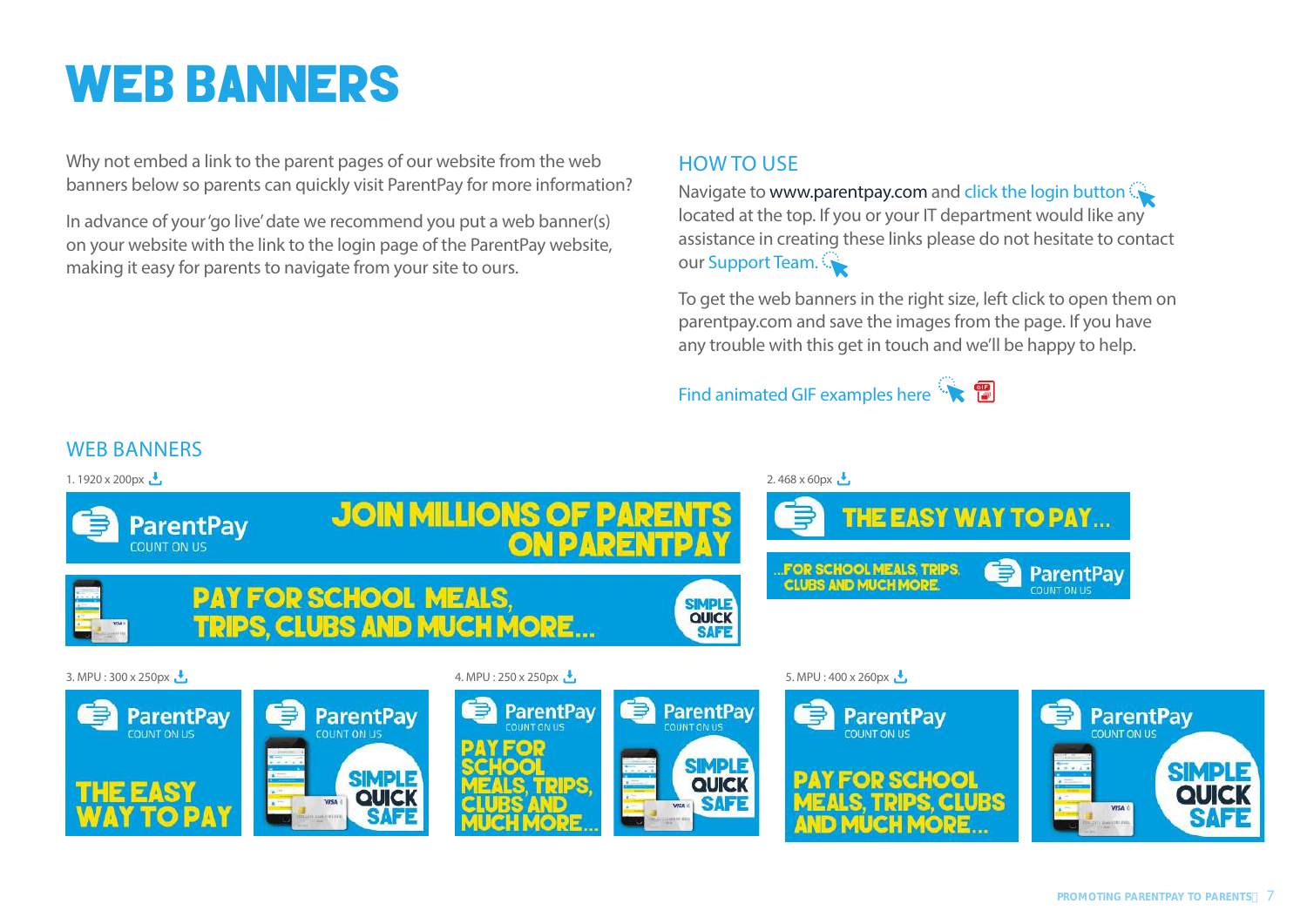### POSTERS AND FLYERS

It can take time to arrange printing and delivery of materials, so we recommend that you arrange for the relevant promotional materials to be produced ASAP, so they are ready in time for your launch to parents.

#### **USE THESE MATERIALS TO SUPPORT YOUR LAUNCH OF PARENTPAY AND FOR NEW PUPIL INTAKES…**

These materials can be used to support the launch of ParentPay but are designed to also be used at any time after that. We recommend that materials are available at parent evenings, especially when communicating to parents of new intake pupils.

#### **HERE ARE SOME IDEAS…**

You can download and print A3 size posters to display around parent facing areas of the school; we have also included A4 and A5 flyers which can be left in reception areas and sent home to parents alongside account activation letters.

#### A4 AND A5 FLYERS



#### A3 POSTER

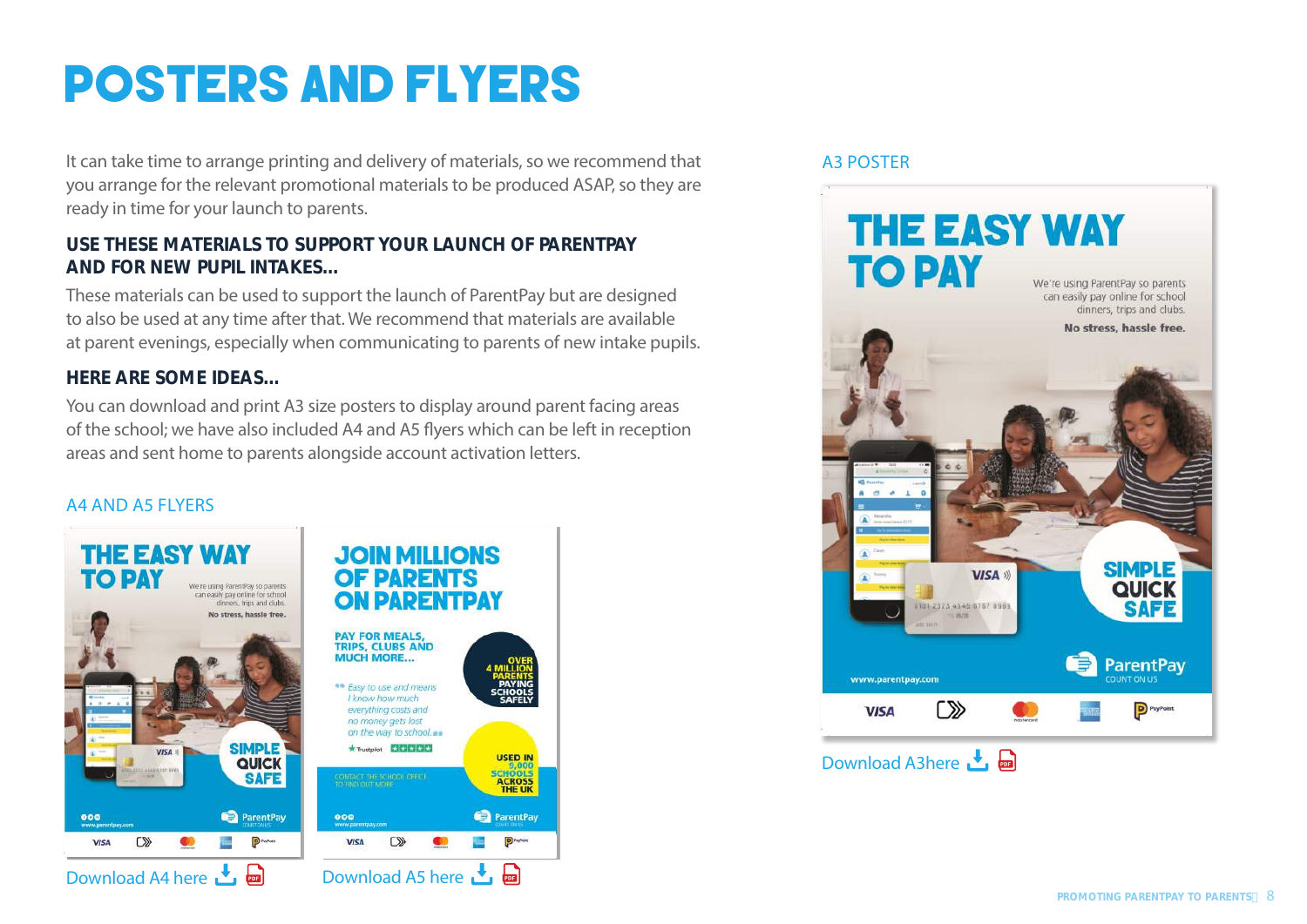# OR IF YOU REALLY WANT TO MAKE AN IMPACT...

#### **...YOU COULD GET SOME ROLLER BANNERS DONE**





Artwork size 1000mm (w) x 2000mm (h)